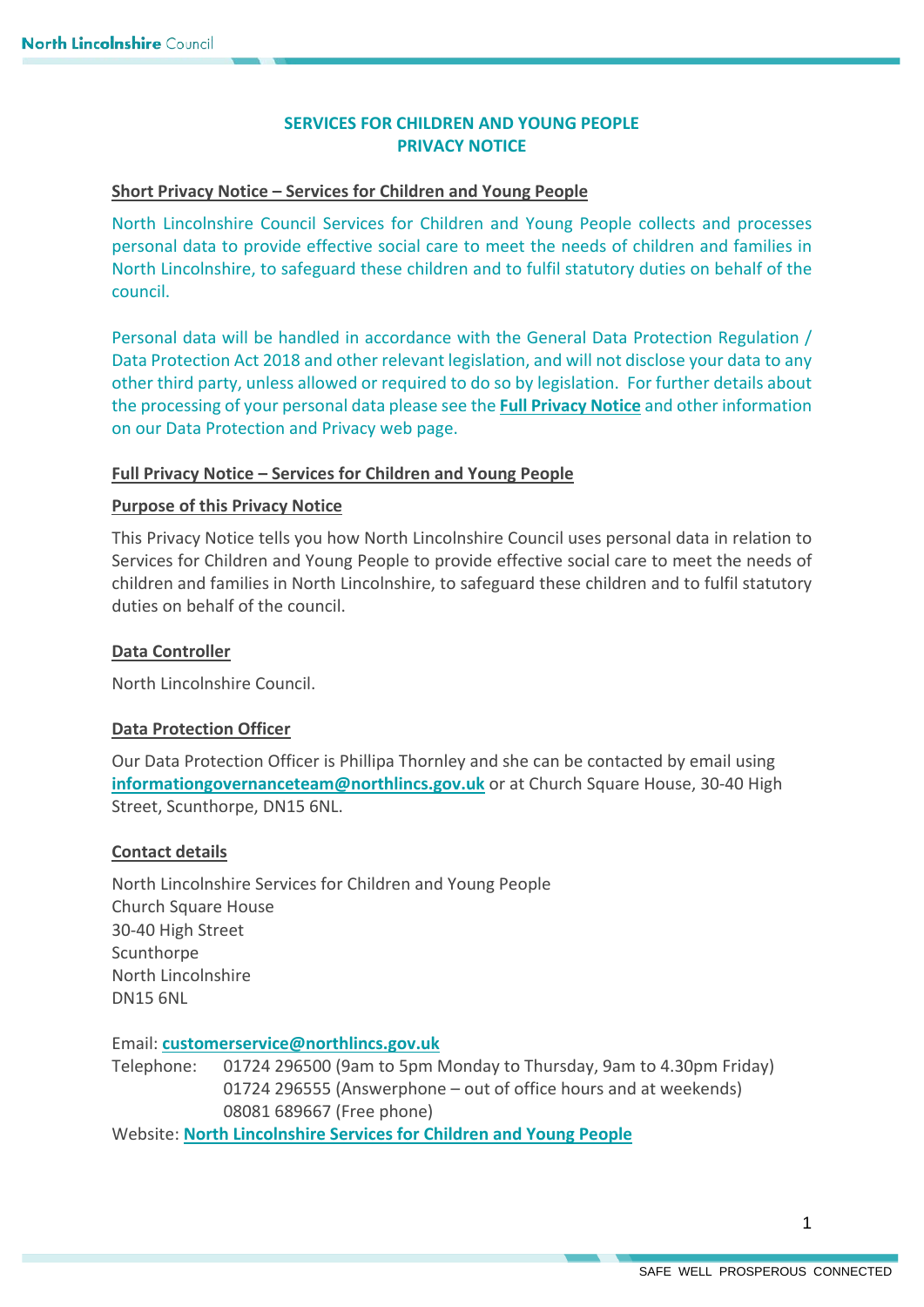### **What do we mean by personal confidential data?**

Personal data relates to living persons and is information that can be used to identify an individual such as name, date of birth, address or postcode.

### **What data do we have?**

### 1. Personal Data

We collect and process personal data including the following:

- Personal data name, date of birth and contact details.
- Reference numbers NHS Number, National Insurance Number and Unique Pupil Number.
- Gender.
- Any additional personal data necessary to assess and to provide the service or care needed – details of past care or involvement, further information about the child/young person and/or their family or carers and details of any special care requirements.

We collect and process special category personal data when necessary as follows:

- Medical information about the child/young person and/or their family or carers.
- Language and ethnicity.

#### **What do we do with the data we have?**

We use the data to assess and provide support and services to children and young people and/or their family or carers.

#### **Who do we share your data with?**

We may share personal information with organisations, including:

- Service providers and Partner Agencies.
- Other council services.
- Other Local Authorities.
- Schools.
- Health organisations.
- Central Government Departments such as the Department for Education.
- Ombudsman and Regulatory bodies.
- Courts, Hearings and Tribunals.
- Legal Representatives.

We may be required to disclose personal data about you for reasons including the following:

- When required to do so by law.
- For the prevention and detection of crime.

When considering whether or not to share data relating to children and young people we always consider what is in their best interests and this forms part of the decision about whether or not to share the data.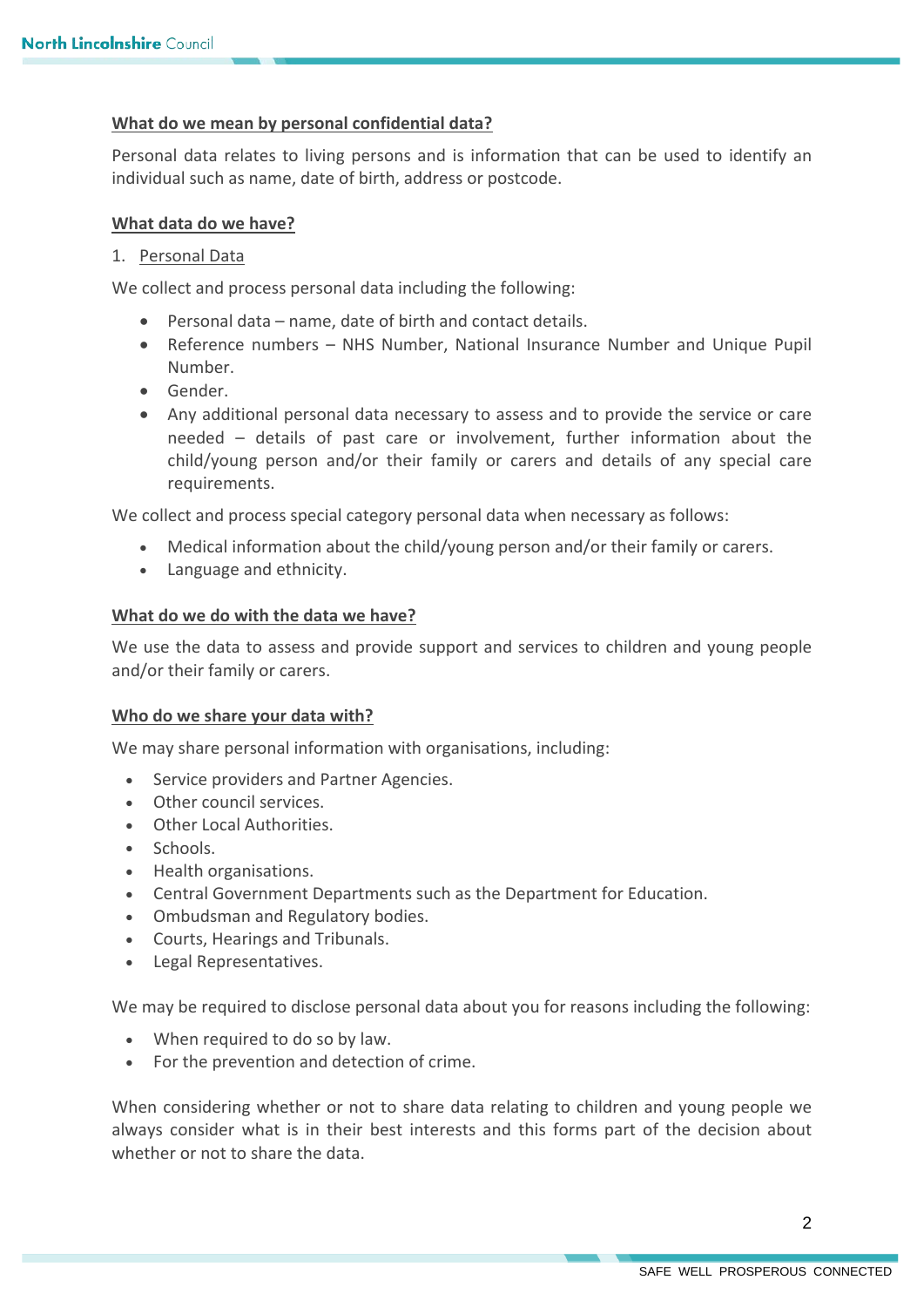### **How do we get your personal data and why do we have it?**

We collect personal data when we assess a child or young person and/or their family or carers and when we provide support or deliver services to them.

The lawful bases we rely on to process personal and special category personal data are:

- (a) For the performance of a task carried out in the public interest or in the exercise of official authority vested in the controller – GDPR Article  $6(1)(e)$ .
- (b) For reasons of substantial public interest on the basis of Union or Member State law which shall be proportionate to the aim pursued, respect the essence of the right to data protection and provide for suitable and specific measures to safeguard the fundamental rights and the interests of the data subject  $-$  GDPR Article 9(2)(g) and Data Protection Act 2018 Schedule 1, Part 2, Conditions 6 – Statutory and Government Purposes and Condition 18 – Safeguarding children and individuals at risk.
- (c) For the purposes of preventative or occupational medicine, for the assessment of the working capacity of the employee, medical diagnosis, the provision of health or social care or treatment or the management of health or social care systems and services on the basis of Union or Member State law or pursuant with a health professional – GDPR Article 9(2)(h) and Data Protection Act 2018 Schedule 1, Part 1, Para 2 – Health and Social Care Purposes.
- (d) Processing personal data relating to criminal convictions and offences GDPR Article 10 and Data Protection Act 2018 Schedule 1, Para 2 – Health and Social Care Purposes and Para 18 – Safeguarding children and individuals at risk.

The legislation we rely on includes:

- Children's Act 1989, 1996, 2004
- Education Act 1996 and 2002
- Education and Skills Act 2008
- Local Government Act 2000
- Borders, Citizenship and Immigration Act 2009

Please note that we will not process your personal data for a purpose that is incompatible with the reason it was collected for unless this is allowed or required under Data Protection legislation.

The council has created a Hub for children's data called the OFA Hub. This brings together council held data to enable more timely and well informed decisions about the provision of help and support. This is taking a one family approach to improve outcomes for children and families.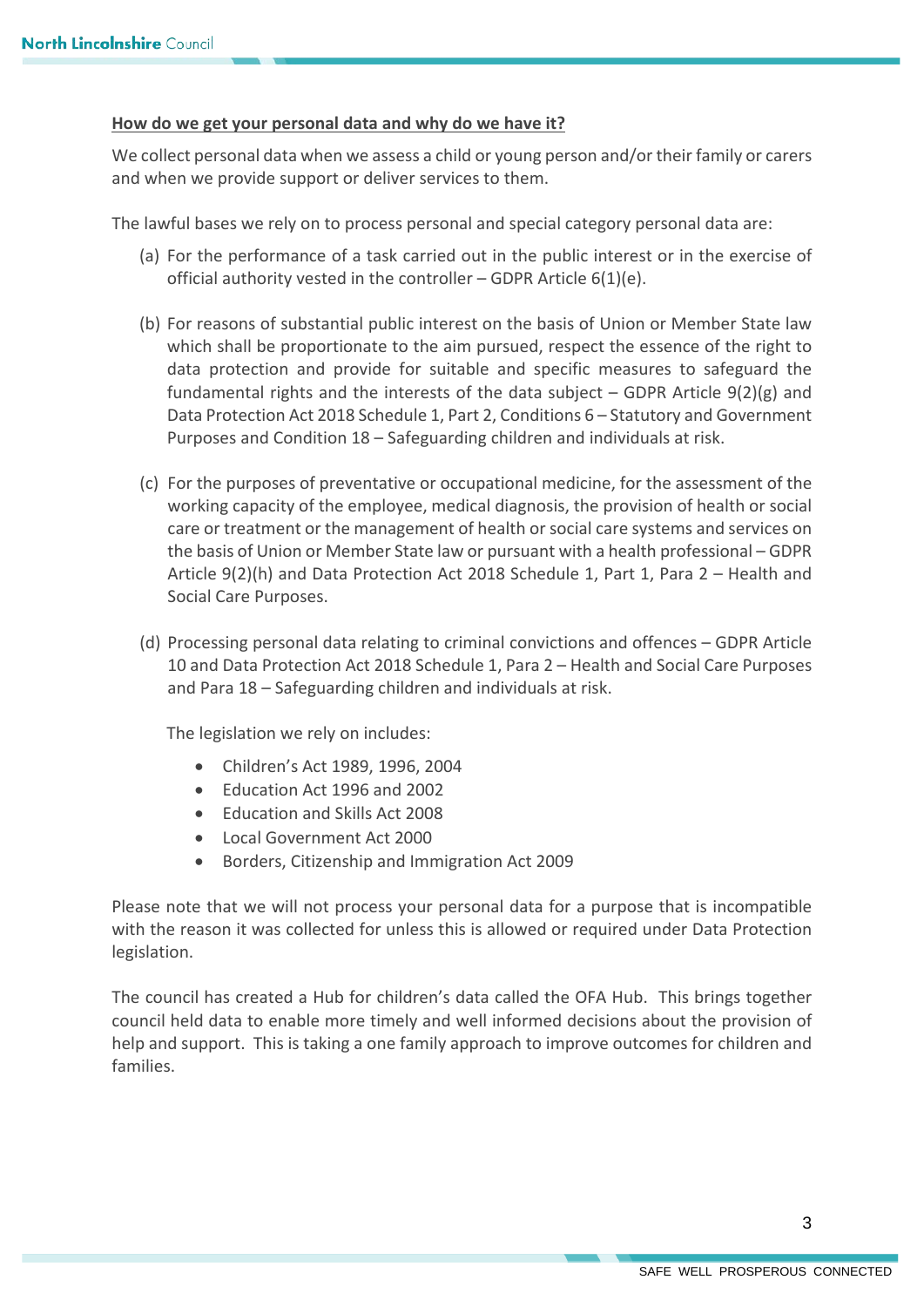#### **Can I withdraw my consent?**

Yes, where the personal data has been collected and processed on the basis of consent. Generally public authorities like the council are advised not to rely on consent to process personal data, because it creates a situation where there is an imbalance of power. For example, if the council had serious concerns about a child or young person it would be wrong not to share personal data with professionals who could provide a relevant service. If the child or young person refused to give consent for their personal data to be shared the council would most likely be duty bound to share the personal data against those wishes. Therefore consent is not the correct lawful basis to rely upon to process the personal data.

#### **How do we store your information and for how long?**

Our employees have contractual obligations of confidentiality, enforceable through disciplinary procedures and receive appropriate training on confidentiality and other aspects of Information Governance.

We take organisational and technical measures to ensure the information we hold is secure – such as using secure locations, restricting access to authorised personnel and protecting personal and confidential information held electronically. We only exchange personal confidential information using secure methods, such as encrypted email.

Your personal data is retained in accordance with national guidance and our legal obligations. In this instance we will retain your personal data as set out in our Records Retention Schedule including, as follows:

Generally 6 + current year following closure of the case (25 or 32 years after Date of Birth), unless there has been a child protection plan in place when retention would be 40 years or where a child has been in care retention would be 75 years. If a child dies before reaching 18 years of age retention would be 5 years from the date of death.

Please note that there is currently a national embargo on the destruction of some data relating to children and young people and that personal data may be anonymised and kept for a longer period for statistical purposes.

#### **Your Data Protection Rights**

Under Data Protection law, you have rights including:

- **Your right of access** to ask us for copies of your personal information.
- **Your right to rectification -** to ask us to rectify information you think is inaccurate. You also have the right to ask us to complete information you think is incomplete.
- **Your right to erasure -** to ask us to erase your personal information in certain circumstances.
- **Your right to restriction of processing -** to ask us to restrict the processing of your information in certain circumstances.
- **Your right to object to processing -** to object to the processing of your personal data in certain circumstances.
- **Your right to data portability** to ask that we transfer the information you gave us to another organisation, or to you, in certain circumstances.